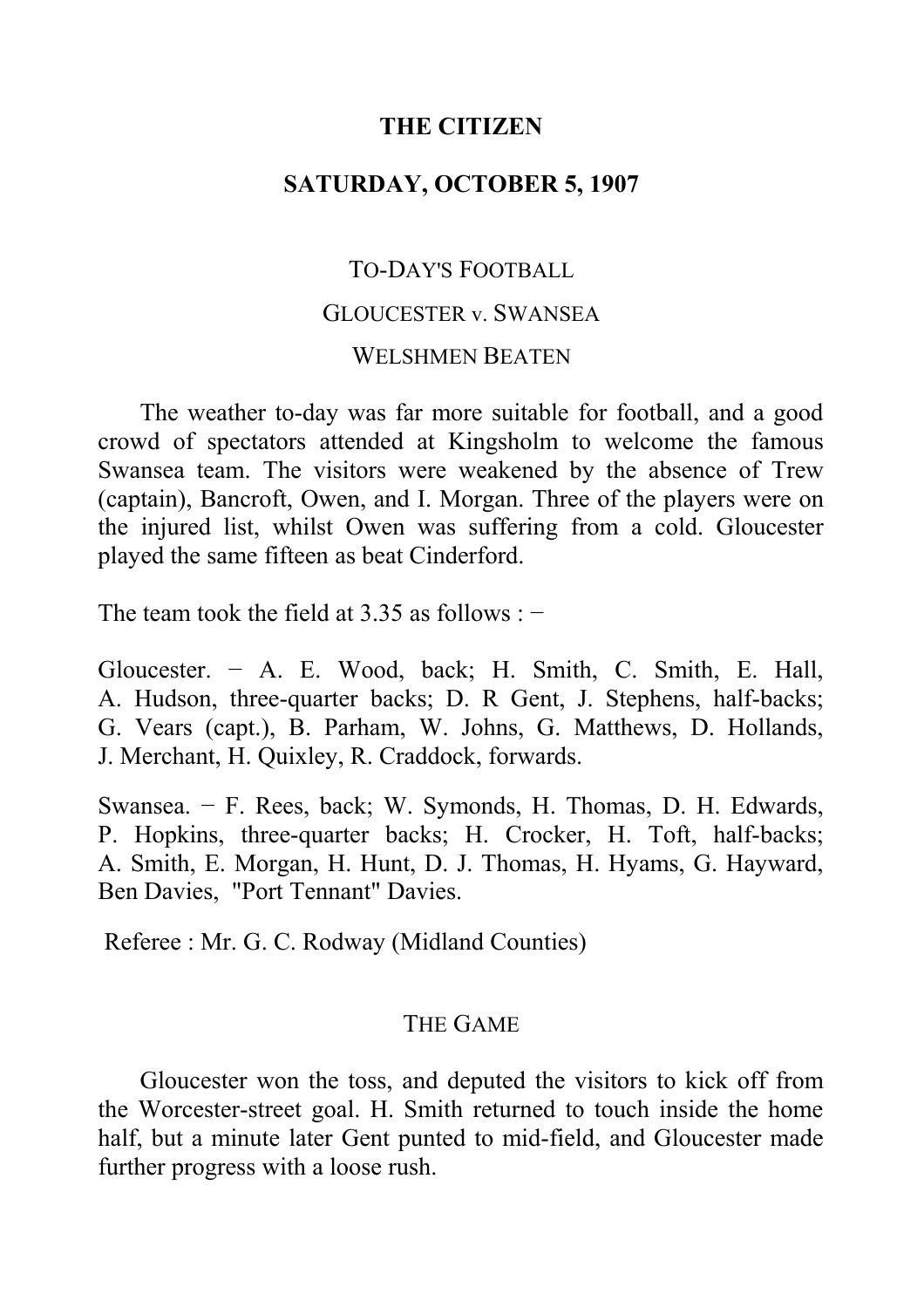Swansea heeled from the first scrum, but the ball only went straight across the ground. Later Toft cross-kicked cleverly, and C. Smith only returned poorly, the visitors only just failing to cross in the corner. The City were closely pressed on the line, but they gained relief by touching down.

The drop-out was replied to with a smart kick, and Swansea got well inside the home 25. Off-side caused the Welshmen to be penalised, and from Wood's kick Edwards forced a minor with a poor attempt to drop a goal. Ensuing play was scrappy, and in the Gloucester half of the ground.

A penalty was given against the City for an off-side tackle, and Rees had a shot for goal, but did not send the ball far enough. Wood punted out, and gained ground with a return to Edwards. The Swansea forwards were heeling well, but their backs could not get set going. Toft lost the ball once, and the home players made headway with a loose rush.

Gloucester next got the ball away, but C. Smith failed in his attempt to burst through. The ball got loose and to the wing, where H. Smith failed to take. Hopkins came along and picked up finely, punting to Wood, who marked.

Play was fought out at the centre, where Swansea opened out. Hudson, however, intercepted, but afterwards knocked on. Neat work by Gent started the Gloucester backs on the move, and Hall kicked finely to touch in the Swansea half. This advantage was soon lost by a fumble on the part of H. Smith, who failed to gather a kick by Toft.

More mistakes by the home side lost ground, but eventually a kick by C. Smith sent to mid-field, Hollands following up well. Fast and even play ensued at the centre, and then the home backs indulged in some clever exchanges. Hall punted, and the home men following up prevented a return. Rees was rushed off the ball, but it went to touch on the 25 line.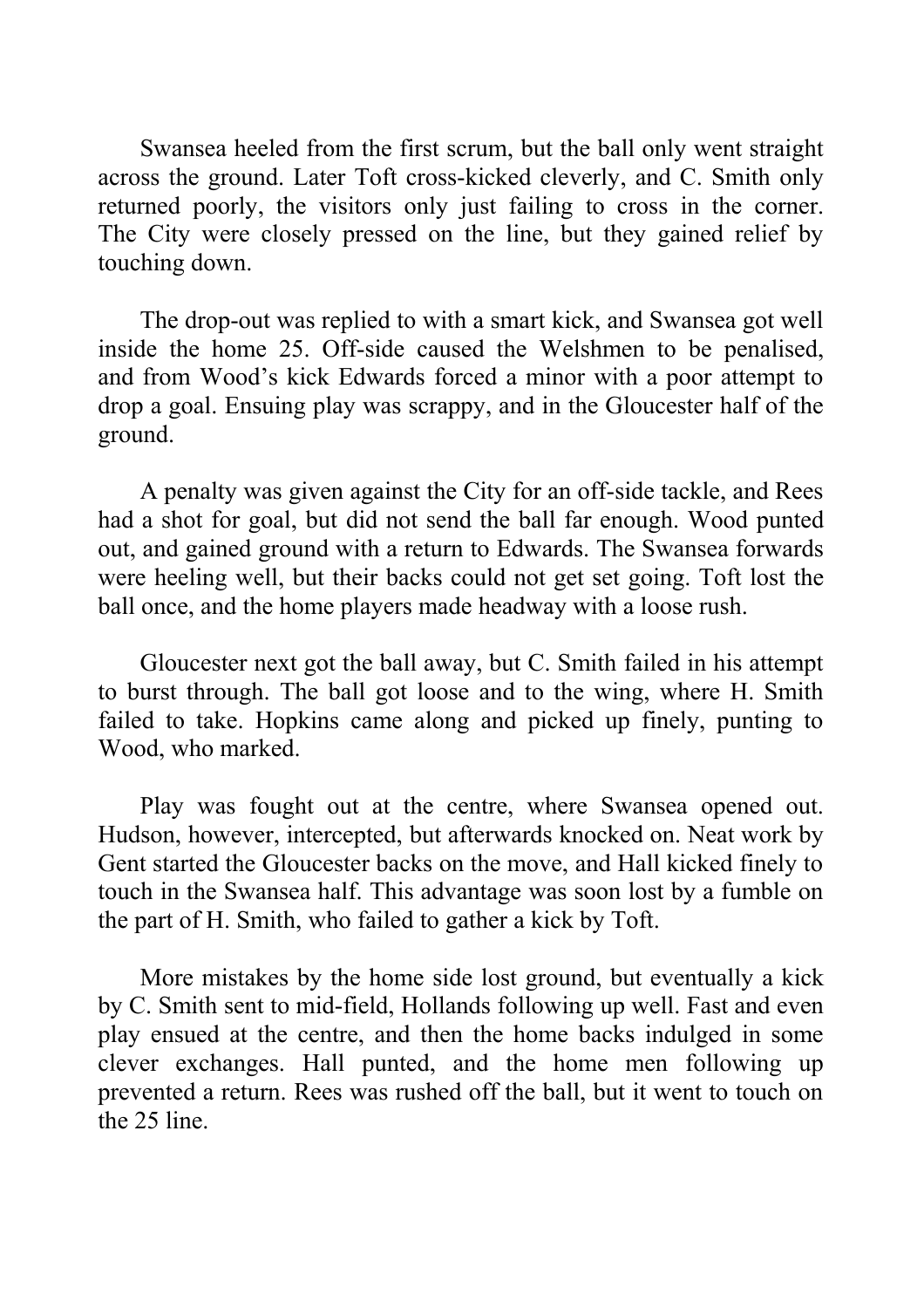Gloucester worked hard now, and Hudson starting a bout of passing. Hall ran and passed to C. Smith. The latter was partly tackled, but shook himself free, and went on finally yielding to Matthews, who dashed over. A forward pass, however, was given. From a punt out by a Swansea man, Wood made his mark, and had a place for goal, but the ball just went wide of the posts, a minor resulting.

Gloucester returned well to the drop out and clever play by Gent and Stephens put Swansea on the defence. A penalty against the City enabled the Welshmen to change the venue, and a strong forward burst gained further ground. Wood, however, gathered and passed back to Hall, who found touch at mid-field. Here there was a slight stoppage owing to Crocker sustaining a damaged knee.

Resuming, Gloucester got the ball back, and Stephens passing to H. Smith, the wing man gained a dozen yards or so with a punt to touch. With a clever wheel the Swansea forwards got away, but they were pulled up; and then Wood, with a beautifully judged kick, found touch on the Swansea 25 line. The Gloucester forwards heeled nicely from subsequent scrums, but Gent was well marked, and had some difficulty in getting the ball away.

Eventually the City men got well away, and with Hall and Hudson well placed a score seemed imminent. The centre man's pass, however, went astray. Still, Gloucester pegged away, and at length their efforts were rewarded with a brilliant score. From a loose kick by a visitor Hall gathered nicely, and feinting to pass went through in fine style. Being pressed he sent out a wide pass to H. Smith, who took the ball cleverly and went over the line amidst great cheering. Wood failed at goal, though the attempt was a good one.

Swansea re-started, and their forwards showed up with a rush which carried them beyond mid-field. Parham stopped them nicely, and got in a good kick. Play to the interval was even.

> HALF-TIME SCORE : Gloucester ….……..……. 1 try Swansea …………………. Nil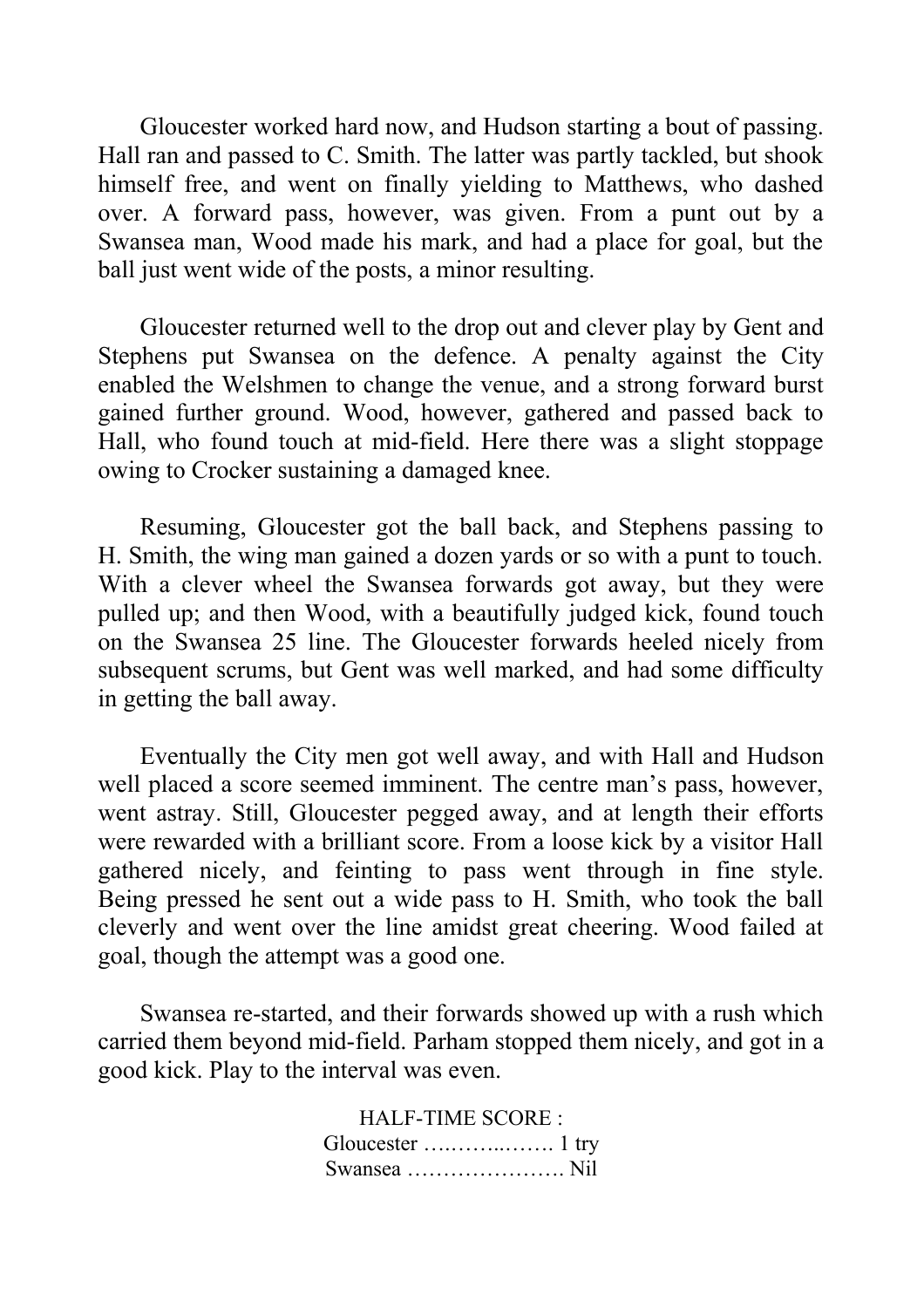Vears re-started, and following an exchange of kicks the Gloucester forwards were penalised for getting within ten yards of an opponent[*sic*]. The Swansea forwards rushed a scrum in dashing style, only to be stopped by Stephens, who sent to touch. The Welshmen subsequently came under the ban of the referee, and the resultant kick left matters pretty equal.

A neat bit of work was accomplished by Stephens, who raced away down touch and cross-kicked, only to see Edwards mark finely. A long kick down went behind Wood, but Hall got back and kicked to touch at the centre. Here Craddock started an onward movement, which took Gloucester to their opponents' quarters.

Clever heeling by the Gloucester forwards continually put the home backs in possession. Some smart exchanges were witnessed, but Swansea twice saved by intercepting. Hopkins once dashed away on the right, but he was brought down, and Wood ran back to mid-field. Play was exceptionally fast, but the tackling was so keen as to spoil combined movements. Gent and Stephens indulged in some smart work, and Wood was also seen to advantage.

Good kicking by the Swansea backs gave the visitors a nice position, and the forwards, with a brilliant dribble, took play close to the Gloucester line. The City worked out of danger, but a clever kick by Symonds found touch a yard or two outside. Swansea lost ground by wild passing, and Hudson and Wood relieved for Gloucester with short punts.

Swansea, however, kept up the pressure, and Toft forced a minor with a kick over the line. Thomas replied to the drop-out, and Swansea soon found a footing in the City half. Bad passing by the Welsh backs lost a possible opening, and then the Gloucester three-quarters indulged in a fine movement. Hudson, the last to receive, put in a lovely dash down touch and then punted, but he was charged over before he could get up.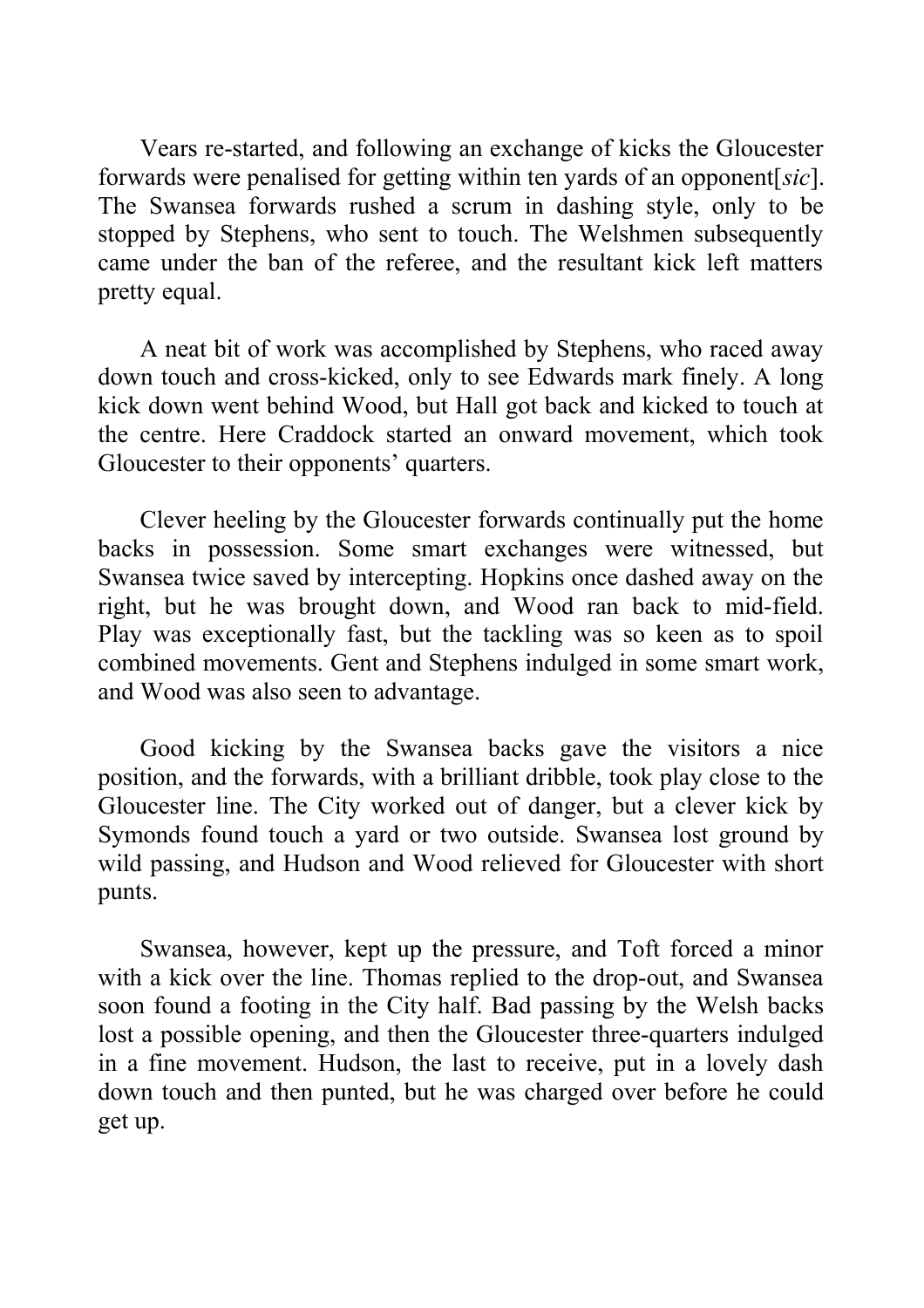Gloucester were off again a moment later, but they were checked in time. Both teams were working vigorously, but there was not much in it. Near mid-field Hudson got a short pass, and seizing upon an opening ran clear. He only had the half-back to beat, but in trying to cut inside he was tackled and brought down. Johns was up and took a pass, eventually crossing the line, but a forward pass was given. Rees was injured in tackling Hudson, and had to receive the attention of the ambulance men.

Resuming, Gloucester at once got the ball out, and Hudson receiving he dropped for goal, but the shot was a long way out. The ball went over the line, and H. Smith raced hard for possession, but he was just beaten. Swansea after this, reached the centre, where Gent fumbled a kick. Vears was handy and picked up, but sent the ball behind him, and Rees coming up from full-back gathered and scored one of the softest tries imaginable. The place-kick failed.

On resuming play was confined to the Gloucester 25, where some scrappy play was seen. H. Smith made a poor kick, which nearly brought about disaster. Johns was instrumental in relieving from a dangerous position, but Rees effected a capital pick up and return to Wood. The ball went over the line, but the City custodian refused to touch down and kicked out. Johns followed up and tackled Symonds, who lost possession of the ball. Hollands gathered, and passing inside to Hudson, the International ran half the length of the ground and planted the ball behind the posts amidst terrific enthusiasm, which was renewed when Wood added the extra points. Symonds was knocked out when tackled by Johns, but he came round and was able to resume.

Swansea re-started, and play was contested with great vigour. The All Whites opened out, and Symonds tried to break through, but he was stopped. He essayed a long pass to the wing, but nothing came of it. The last few minutes were hotly contested, Swansea making desperate efforts to draw level. Once they got right to the line, but the home team saved. An intercepted pass gave the City relief, and time was called with Gloucester winners.

> RESULT : Gloucester ………. 1 goal, 1 try (8 points) Swansea …………………..1try (3 points)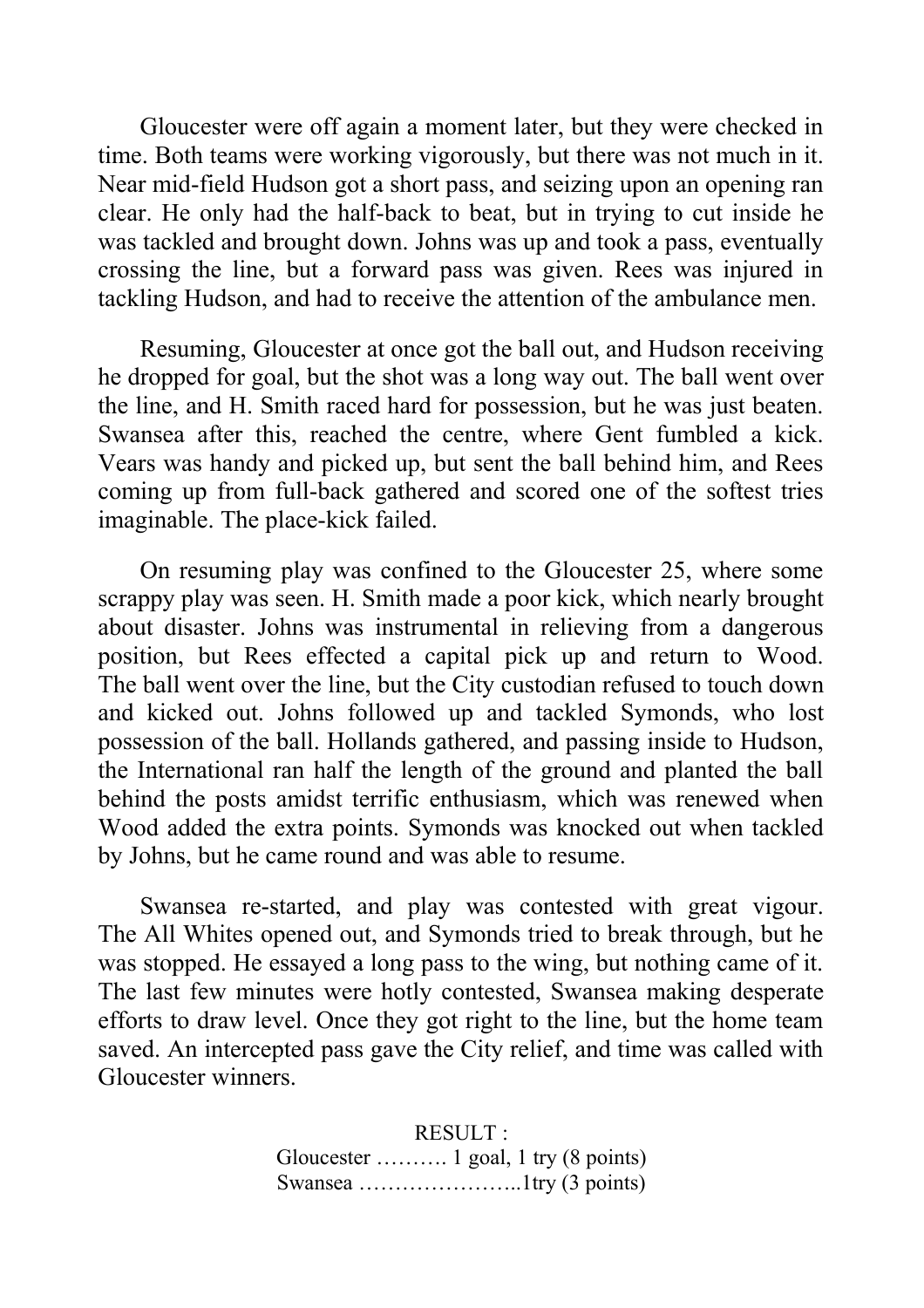### REMARKS

It was a well-deserved victory, and right heartily do we congratulate the City team on at last breaking the run of ill-success against the premier Welsh clubs.

Swansea came with weakened forces, but there is always a wealth of reserve talent at the disposal of the All Whites, and the substitutes performing today are players who would be welcomed with open arms by the majority of first-class clubs in England.

Regarding the game, it was fiercely fought out, but one missed that perfect combination behind usually associated with Swansea. As a whole the passing of the visitors was wretchedly poor, and it was rare indeed that the ball got to the wing men.

For the continual breakdown in the machinery, Toft, the outside half, was mainly responsible. He was altogether too selfish and unreliable, and the players in the third line seldom got a fair chance of displaying their abilities.

Forward, the visitors had a fine pack out. Knowing their strength in this direction, the acting Swansea captain (Aubrey Smith) had scrums instead of lines-out, but the Gloucester forwards stuck to their opponents splendidly. The City eight were over-weighted, and having this fact in mind they did marvellously well in all departments.

In the tight the Gloucester men were pushed at times, but whenever possible they got possession and heeled in a manner that was very gratifying to see. Every man in the Gloucester pack played his hardest this afternoon, and it was a fine struggle against such opponents.

Johns, despite his injured hand, turned out and played another fine game, being always to the fore. Hollands, Matthews, Vears, and Parham were also prominent, the former doing splendidly in the open.